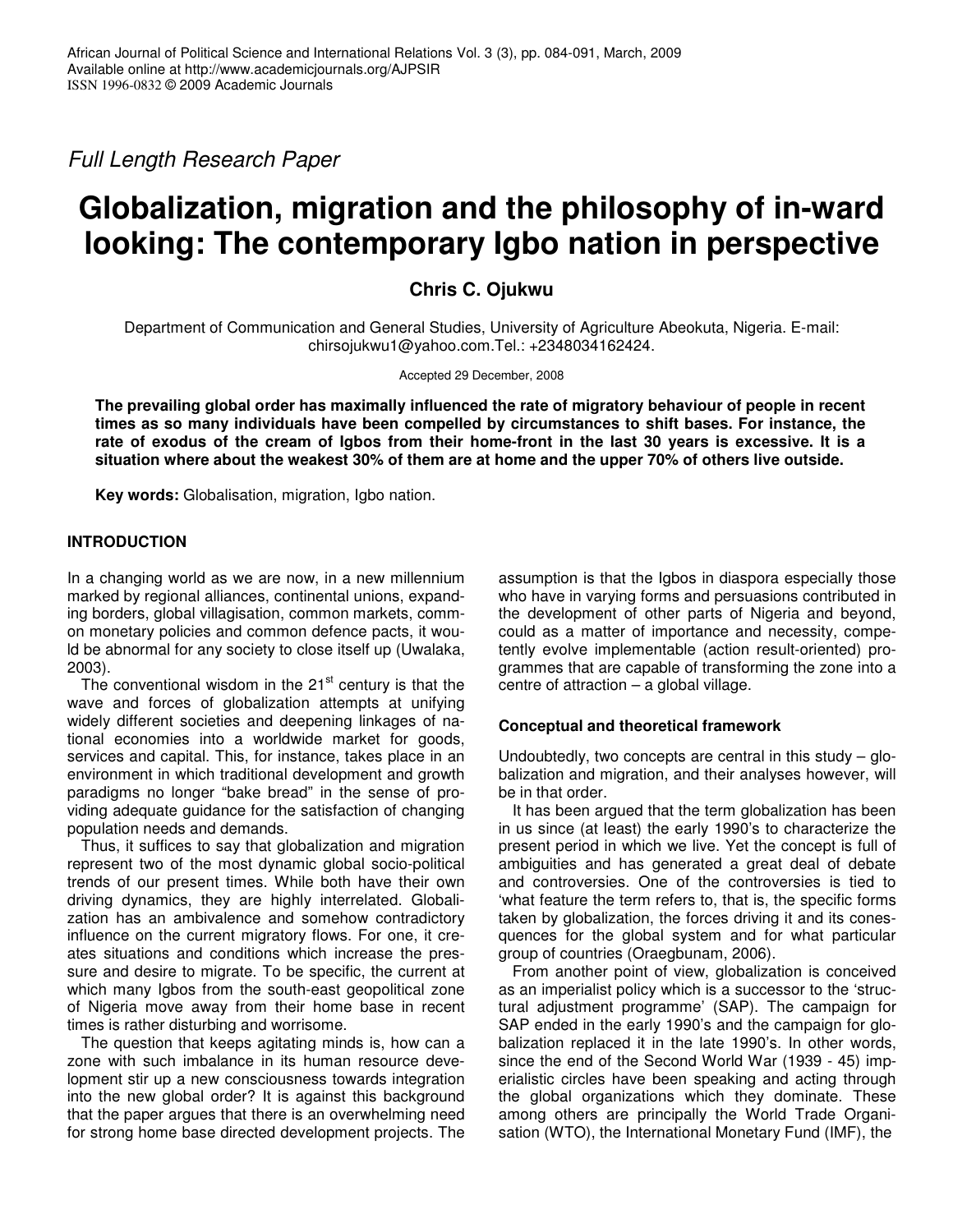International Bank for Reconstruction and Development (IBRD, otherwise called the World Bank) and the Group of Seven (G-7) (Toyo, 2000: 8; Onimod, 2000).

Perhaps, it is in the light of the foregoing that Toyo (2000) poignantly asserts: "Anyone who thinks that globalization is not an imperialist policy supply because 'there is no evidence' those imperialists met somewhere as imperialists and conspired to proclaim globalization and impose it on all countries has a child's ignorance of the affairs of men. Who dominates the 'global' organization? Who sets them up? Whose interest primarily do they serve?"

Historically, globalization is a phase in the anti-stagflation, counter-revolutionary, tripartite competition and neo-monopolistic propaganda offensive of imperialism. It is a follow-up of the propagandistic and policy victories of the structural adjustment offensive. This follows that the current globalization campaigns is not the first in the history of capitalism. Mercantilism (1450 - 1800) was the first campaign which revolved around international primitive capitalist accumulation and the Trans Atlantic slave trade (Toyo, 2000).

Beyond this, globalization is changing the way the world looks and the way we look at the world by adapting a global outlook, we become more aware of our connections to people in other societies. We also become more conscious of the many problems the world faces at the start of the 21<sup>st</sup> century. The global perspective opens our eyes to the fact that our increasing ties with the rest of the world means that our actions have consequences for others and that the world's problems have conesquences for us (Giddens, 2001).

As some scholars have noted, the era of globalization is characterized by greater integration of the world in the economic, social, cultural and political spheres. It is a process which intensifies the integration of the world economy and the people through technological advancement in several areas, particularly in the area of information technology. Scholars are also quick to recognize that though the process intensifies the integration of peoples and nations, it has impacted on different countries and peoples in an unbalanced manner: marginalizing some and rewarding some, with unequal distribution of benefits and losses (Khor, 2001; UNDP, 2001).

To Ake (1995), the whole issue of globalization stresses: growing structural differentiation and functional integration in the world economy and growing inter-dependence across the globe; it is about the nation state coming under pressure from the surge of trans-national phenomenon.

In other words, the concept is a call for lifting Restrictions on private imperialist direct investment, an attempt to exploit the fact that the Third World is chronically indebted to the imperialists already. It is a call for more capitalist investment in these countries and for firms to do business with capitalist industrial and financial firms without constraint. And it is a way of freeing the international

field of any obstacle that can harm the competition either by bilateral or by multi-lateral considerations. All these Toyo (2000) defined as 'capitalist and imperialist economic revolution'.

Globalization also images and crystallizes a brave new world of borderless trade (Higgins, 1991) in which global democratization and technological progress and innovation go hand in hand. In other words, its signification goes beyond that conventional wisdom of unfetted pursuit of profit (Hobsbawm, 1994), the decline of social reform (Teeple, 1995; Mcmurtry, 1996) and an attack on democracy and social solidarity (Laxer, 1995). The emphasis is not on the world per-se but on the corporate world and how corporate opportunities, trade restrictions and cultural diversity can be managed in a changing world (Moorhead and Griffin, 1992).

As Vaughan et al. (2005) brilliantly explicated, the term globalization evokes images of the triumph of the free market system, massive capital flow, global information revolution, innovations in science, new transnational cultural expressions and rapidly shifting demographic conditions. These seemingly benevolent developments have, however, emerged in the context of the disintegration of the post-colonial state, the crisis of economic production and distribution, intractable communal conflicts, rising tension between labour and management, new pressures on the environment and the growing inequality in advanced industrialized and Third World societies following the collapse of communism in eastern Europe.

Perhaps, it is in the light of this, Steger (2003) identifies what he calls four core characteristics of globalization: Globalization involves the creation of new and the multiplication of existing social networks and activities that increasingly overcome traditional, political, economic, cultural and geographical boundaries

It is reflected in the expansion and the stretching of social relations and interdependence

It involves the intensification and acceleration of social exchanges and activities. Its processes also involve the subjective plan of human consciousness.

While there are some scholars who perceive globalization as a (inevitable) transformatory capitalist project, and those who argue that it is not a uniform process as it has differential impacts across the globe, Ake (1995) captures the contradictory nature of globalization thus: "It is uniformalises and diversifies; concentrates and decentres; it universalizes but also engenders particularities; it complexifies and simplifies. Always, it is mediated by historical specificities".

In the main, major disagreements remain about the precise nature of the causal forces behind globalization, with Harvey (1989, 1996) building directly on Marx's explanation and others such as Giddens (1990) and Held et al. (1999) questioning the exclusive focus on economic factors characteristics of the Marxist approach. Marx argues that it is the economy that serves as the foundation upon which is erected the super structure of culture, law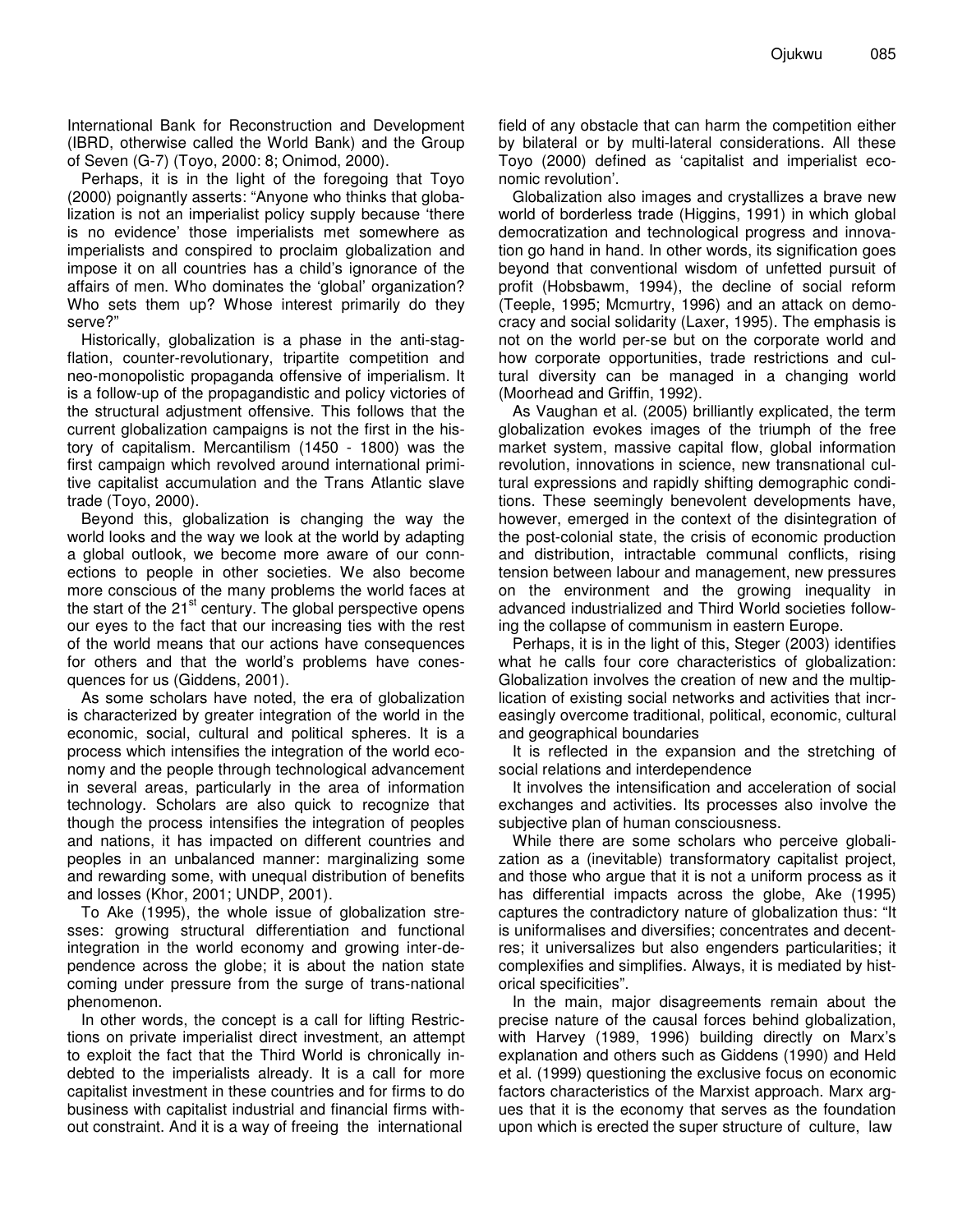and government. However, the consensus on the phenolmenon is that it is tied to deterritorialization by which a plethora of socio-economic activities take place irrespective of the geographical location of participants. As Ccholte (1996) opines, global events can via telecommunication, digital computers, audio visual media, rocketry and the like, occur almost simultaneously anywhere and everywhere in the world.

The point we are striving to stress is that globalization is the compression of space and time so that people from distant areas are able and in fact, obliged to interact with one another intensively and in a wide range of areas. In this wise, the world becomes one and interactions among diverse people begin to look like those within a village. Apparently, most arguments in favour of globalization pivot around Third world countries particularly Africa's needs for economic growth and the urgent need to join the global civilization and modernization.

'African nations are faced with low domestic consumer demands, lack of capital and shortage of entrepreneurial skills and cannot hope to modernize without engaging more in global economy'. Whereas many perceive globalization as the 'one ray of light at the end of Africa's tunnel of problem' using Oraegbunam's (2006) phraseology, others still have their reservation as per the whole question of the concept. These individuals feel that as far as Africa is concerned globalization is doing more harm than good. As an 'ideology', it is yet to be faithful to its avowed manifesto of enhancing global growth and development in the continent in question (Africa).

One could at this point ask: who globalizes and who is being globalized? Is the direction of the world economy today decided in Abuja, Nairobi and Accra? Certainly not in Africa but in London, Washington DC and Paris with the other G-7 governments always get in line. Perhaps, it is as a result of the abysmal de-link or disconnect of Africa from these giants that pave way for migration.

Migration has become one of the major issues of concern in the world in the last few years. The accelerated pace and impact of international migration on countries of origin, transit and destination is a phenolmenon foreseen to continue. In his report on the strengthening of the United Nations – an agenda for further change, the last but one UN Secretary-General, Kofi Anan identified migration as a priority issue for the international community (Nwajiuba, 2005).

The phenomenon is an inevitable part of human existence, with a long history. However, its pattern and nature has changed considerably over time, from the search for space, especially in the middle ages, to that of congestion in large cities (rural-urban migration) in the modern age (Amin, 1974; Brown 1980; Addo, 1972; Udo, 1975). As it is, by 2030 three-fifths of the world's population is expected to live in urban areas (Stephens, 2000; Nwajiuba, 2005).

In essence, migration may be associated with development, urbanization or the 'forced' movement of people

from one geographical location to another. There are two major kinds of human migration: internal and international migration. The former refers to the movement of people within their country or origin which could be due to varying social, economic and political factors, while the latter is the movement of people outside their country of origin into another country (immigration).

Whereas there are many theories explaining the concept of migraton (Boswell, 2002; Crisp, 1999; Russell, 2002; Taylor, 2000; Usher, 2005), studies on the causes of migration are also legion (Adepoju, 1974; Caldwell, 1969; Green 1974; Imoagene, 1967a, 1967b; Cohen, 1995, 1996a, 1996b), the most popular perspective attribute migration to economic factors. For example, Amin (1974) holds that modern migrations are periodical migrations of labour not of people. Others talk of the migration of skilled and unskilled workers, seeking employment or 'better employment' of merchants seeking new and better investment opportunities.

The economic theory of migration is also supported by Crisp (1999) and Russell (2002). Crisp's argument is based on the scenario of people leaving low or middle income countries and seeking asylum in a more prosperous state. But this raises some questions: how are asylum seekers and others able to raise the large amount of money needed to pay for their journey? To what extent are these resources mobilized by means of remittances sent by members of the diaspora community? Other social, socio-psychological and political reasons have also been given for migration and these revolve around the better developed opportunities and amenities in urban areas which make living more convenient and comfortable (Osaghae, 1994).

Okome (2005) contends that Africans migrate from their countries of birth for much the same reasons that other immigrants do. Broadly categorized, these reasons include the economic, social or political motivations that either push immigrants into leaving their countries of origin and settling in a new country or that pull them into seeking immigration to a given country.

Push factors that stimulate migration from Africa include low pay, lack of employment, under development, exposure to endemic violence, persecution and oppresssion. The same applies to pull factors. Classified according to immigration status, one finds among Africans temporary migrants, permanent residents, naturalized citizens, exiles and refugees. However it is viewed and assumed that one other factor that propels and galvanizes migration is industrialization. When this is the case, the environment aptly attracts people of varying potentials and talents.

Hitherto, America today happens to be one of the most industrialized nations in the world hence, it is referred to as the melting pot of various nationalities – Afro Americans and the Jewish Americans. Some millions of migrants move from differing nations to the US. Little wonders today, brain drain and unauthorized migration are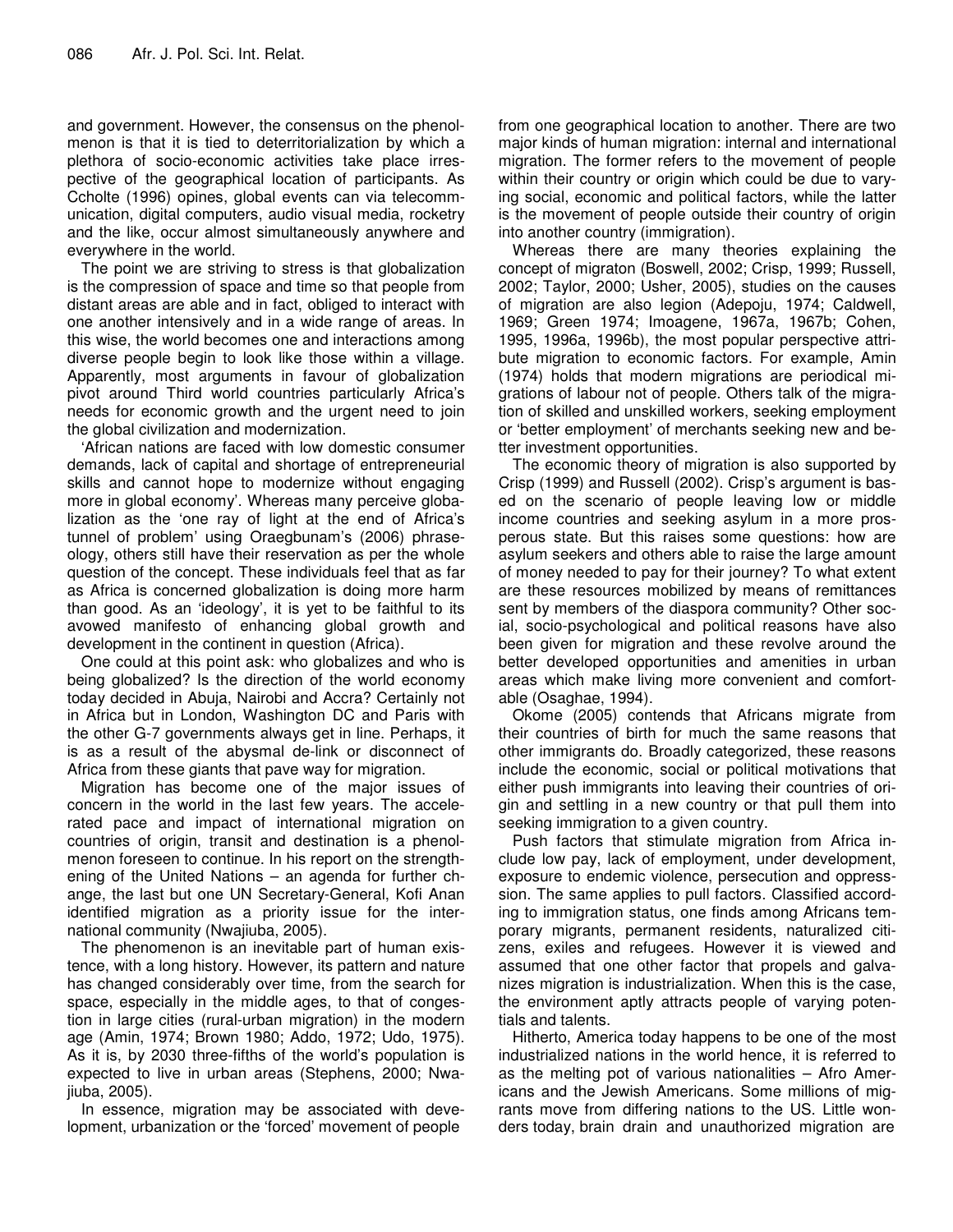increasing in scope as large number of Africans move to either Europe or North America in search of greener pastures or improved standard of living (http:// en.wikipedia.ord/wiki/migration). The consequences of this migratory behaviour of Africa include, poor human resource development, attempts by immigrants to influence the foreign policy of their host country and the domestic policy of their home country and financial remittances to their homeland (Okome, 2005).

Specifically, Nigeria plays a key role in African migrations. As Africa's demographic giant, Nigeria has become increasingly involved in international migration to Europe, North America, the Gulf countries and South Africa. In the colonial era for instance, Nigerians migrated to the United Kingdom principally to pursue higher educa-tion. After independence in 1960, this largely highly skill-ed migration to the UK and the US continued (Adepoju, 2000; 2004). Recently, Nigerians have started migrating to countries such as Ghana, Gabon, Botswana and South Africa. In particular, Nigerians have found the booming economy of South Africa to be convenient alternatives to Europe, the US and the Gulf states (Black et al., 2004).

In the 1990s, Spain, Italy and Ireland emerged as new major destinations of labour migrants from West Africa and Nigeria in particular. In fact, increasing restrictions and controls on immigration in Europe have not led to a decrease in Nigerian emigration rather migrants are more often undocumented and the movement tends to be longer in more perilous. The UK and the US (through student and professional migration as well as the Green card lottery) generally continue to attract the relatively higher skilled workers.

To be sure, the need to expand the UK National Health Services has created opportunities which poorly paid and unmotivated professional health workers find irresistible. As it is often argued, education has always been an important cause of Nigerian emigration. Hence, some take advantage of that and migrate with some members of their families to pursue studies in the US or the UK, just to escape the abysmal state of the Nigerian educational system. Besides, a significant number of Nigerians often apply for refugee status in European countries. In 2004 to be precise, Nigerians were the fifth largest group of asylum seekers in Europe (Carlilng, 2005). They tend to state ethnic and religious conflict as their reason for asylum.

Perhaps, it is against this background that the United Nations Human Rights Commission argued that failed and flawed development processes give rise to situations in which people are forced to abandon their homes, to leave their own countries and to seek refuge in other states. It (UNHCR) also assumes that it is precisely because the migrants have not been able to realize their human rights and fundamental freedom that so many of them felt obliged to seek protection outside their country of origin (UNHCR, Report June 2004).

Relatedly, the issue of trafficking of female Nigerian sex workers to Italy and other European countries has re-

ceived substantial attention. When Nigerians began migrating to Italy in the 1980's as a response to its high demand for low-skilled labour in agriculture and services, these women were only one of the many groups that migrated. The first prostitutes tended to work independently. However, in the early 1990's as immigration restrictions made prospective emigrant to increasingly depend on large loans in order to foot the bill for their move, it provided an opportunity for traffickers who enticed young women to migrate with promises of good jobs (but later coerced into prostitution) (Carling, 2005). According to a recent study, traffickers especially in Kano state success-fully exploited the annual pilgrimage to Mecca to traffic children, men and women for different exploitative purposes – prostitution, begging and all forms of domestic work (Ehindero et al., 2006).

# **The Igbo migratory behaviour**

While this paper does not claim to have enough evidence for most Nigerian ethnic groups in terms of their migration propensities, research suggests that the Igbo of southeastern Nigeria are the most migratory among the 250 ethnic groups in Nigeria (NISER, 1997). As buying and selling or petty trading is said to be an integral part of Igbo culture, so is the habit of migrating from one area to another. For the society (Igbo) population mobility is far from being a novelty introduced by colonialism. Instead, it has been a feature of the traditional economy. In fact, the era of slave trade rather added a new dimension to it as it saw the spread of the Igbo to almost all parts of the world.

Put differently, part of the Igbo way of life is their tendency to adventure; the Igbo are one of the most restless of people in the black race and the most traveled. It is no accident therefore, that while they put up in the Igbo homeland with housing that other Nigerian ethnic group would regard as a disgrace, they make sure that their auto-mobiles are as efficient as they possibly can be. That is, few Igbos have that passionate attachment to a particular soil, locality or region that is common among other African ethnic groups. As Ottenberg (1958) asserts:

"An Igbo man's country is his understanding, he carries it with him wherever he goes and whether he emigrates north to the Hausas or west to the Yorubas, his home is wherever he finds minds congenial to his own".

In a related manner, Achebe (1983) captures Igbo migratory attitude thus, 'Igbo culture being receptive to change, gave the Igbo man an unquestioned advantage over his compatriots in searching credentials for advancement in Nigeria's colonial society. Unlike the Hausa-Fulani, he was unhindered by a wary religion and unlike the Yoruba, the Igbo man was unhampered by traditional hierarchies. This kind of creature fearing no god or man, was custom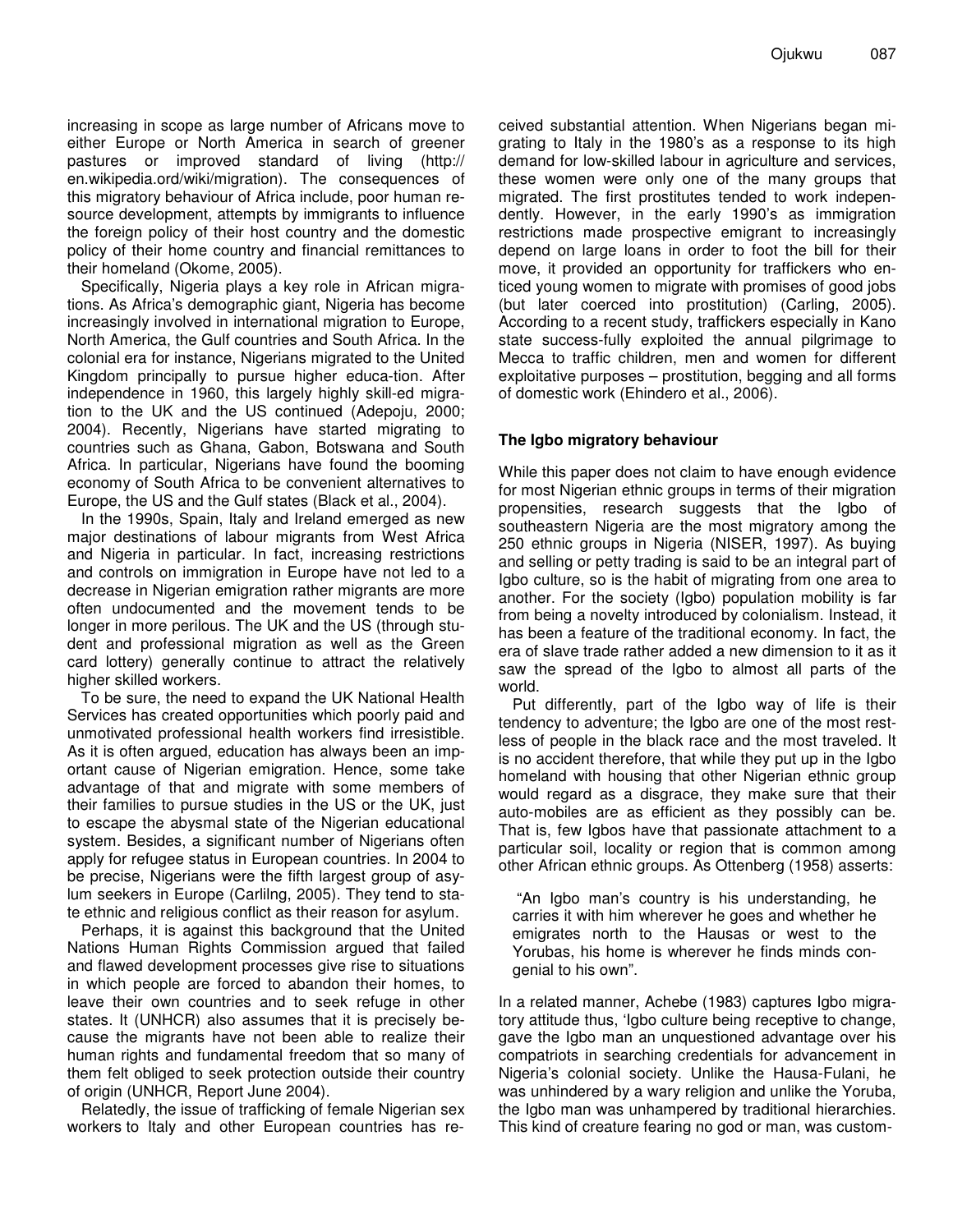made to grasp the opportunities such as they were, of the white man's dispensation…'.

The migration of the Igbo can be explained historically, culturally and geographically. Chukwuezi (2001) linked the historical impact of the Nigerian civil way with spurring the outward-directedness of the Igbo into the private sector, specializing in trading that takes them to all parts of Nigeria. Linked to this is the culture of kinship which Smith (1999) identified above all other factors as the thread that links particular rural and urban communities in Nigeria and connects individuals and communities with access to resources and opportunities and the wider economy. Part of this kinship network among the Igbo operates through kin-base business apprenticeship thus linking urban business success to labour recruitment from the rural home base and delivering manpower for Igbo society (Chukwuezi, 2001).

The geographic explanation is related to the high population density in the Igbo region of origin which puts pressure on land resources. Early in the 20<sup>th</sup> century, the rural Igbo districts had about 800 people per square mile (Hodder and Ukwu, 1969). As a result, their presence in most major cities in the country has been attributed to land hunger, impoverished soil, declining crop yields, poor harvest and soil erosion among others (Nzimino, 1965; Smock, 1971; Afigbo, 1980; Fadayomi, 1979; Olusanya, 1969; Albert, 1993).

The end result of these problems was that many Igbo people took to trading and manufacturing which eventually required more market outlets than could be found in their home areas. The new economic activities directly or indirectly engendered a migratory tradition among them. To be sure, in the pre-colonial era, the activities of Igbo traders were largely concentrated within Igbo land and around the Niger Delta area. The most important of these Igbo trading communities especially in the 19<sup>th</sup> century, were the Arochukwu and the Awka people who were ably supported by their 'Ibni Ukpabi' and 'Agbala' Oracles respectively (Hodder and Ukwu, 1969; Afigbo, 1980; Ottenberg, 1958). These oracles were so feared in precolonial Igbo land that their owners successfully dictated the pace, pattern and direction of long-distance trade in Igbo society. The 'Ibni-Ukpabi' shrine of Arochukwu which appeared to be the most powerful and dreaded was finally destroyed by the British in 1902 when it was found to be a threat to free trade and the movement of people (Ifemesia, 1979; Afigbo, 1980).

Similarly, Mgbeafulu (2003) argues that migration of the Igbo to other parts of Nigeria was essentially a British creation. How? By 1900 when the British government took over the formal control of Nigeria and with the construction of the Eastern district of the Nigerian Railway, Igbo people took of in waves of migration criss-crossing the east to other parts of Nigeria. With the British administration established, there was the need to accommodate the new commercial and political activities. The new commercial and political activities attracted immigrants from

all parts of the country and beyond, including Igbos to serve as clerks, traders and artisans.

Some of these movements started with skilled or semiskilled labourers while some were identified as seasonal migrants. For instance, the inflow of the Igbo northward was explained in terms of educational eminence of Igbo people (Mgbeafulu, 2003). The migration of southerners towards the north computed between 1952 and 1963 indicated that about 124,989 persons went to the central and core northern areas of Kano, Zaria, Kaduna and Jos. And of this number, nearly 60% came from the eastern region (Mgbeafulu, 2003).

By the same token, Nzimiro (1965) put up a statistics indicating a net outflow of about 630,000 persons from Igbo land to urban areas and he also observed that such had become the salient feature of Igbo geographical mobility by 1963. The same survey indicated that between 1952 and 1963, about 644,000 persons migrated to metropolitan Lagos at the rate of 59,000 yearly. Out of this figure, about 70% was estimated to come from the eastern region particularly from the Igbo speaking area (Eberegbulam, 1990; Echendu, 1965).

Be that as it may, the rate or degree of migration from the south east has remained unabated in post-civil war Nigeria. After the Nigerian civil war, Igbo land was seriously devastated to the extent that many infrastructures – hospitals, schools, road networks and even including homes were badly destroyed. Hence, many Igbos especially the youths, professionals and intellectuals often migrate out of their homeland as the environment increasingly remained unattractive and inhabitable due to gross neglect both from the government that be and the indigoenes.

This was not the case before the balkanization of the former eastern region in 1967 into east central state, south eastern state and Rivers state. Then, the Igbos were totally in control of the entire region. They had no problems leaving their enclaves to Rivers and other south eastern states in search of a better life due to the presence of seaports in Port Harcourt and Calabar. The extensive investment the Igbos made in Port Harcourt before the civil war which were later declared as abandoned property can be traded to this fact.

In contemporary Nigeria, the Igbos have in great proportion maintained a healthy presence in most Nigerian cities inspite of fierce (cut throat) competition from the indigenes. If anything, the nature of businesses that go on in Lagos' major areas – trade fair complex, Idumota, Mandelas, Ladipo and Oshodi are largely control-led by 'Ndigbo'. In the North, the Igbo presence is not insubstantial. For instance, in the economies of Kano, Kaduna, Zaria and Abuja, the Igbos are forces to reckon with. In Abuja (the Federal Capital Territory (FCT)), the Igbos more than any other ethnic groups hold sway in terms of property market, retail trade and commerce. They dominate the hotel business and the inter-state mass transport industries. Again the number of Igbos resident in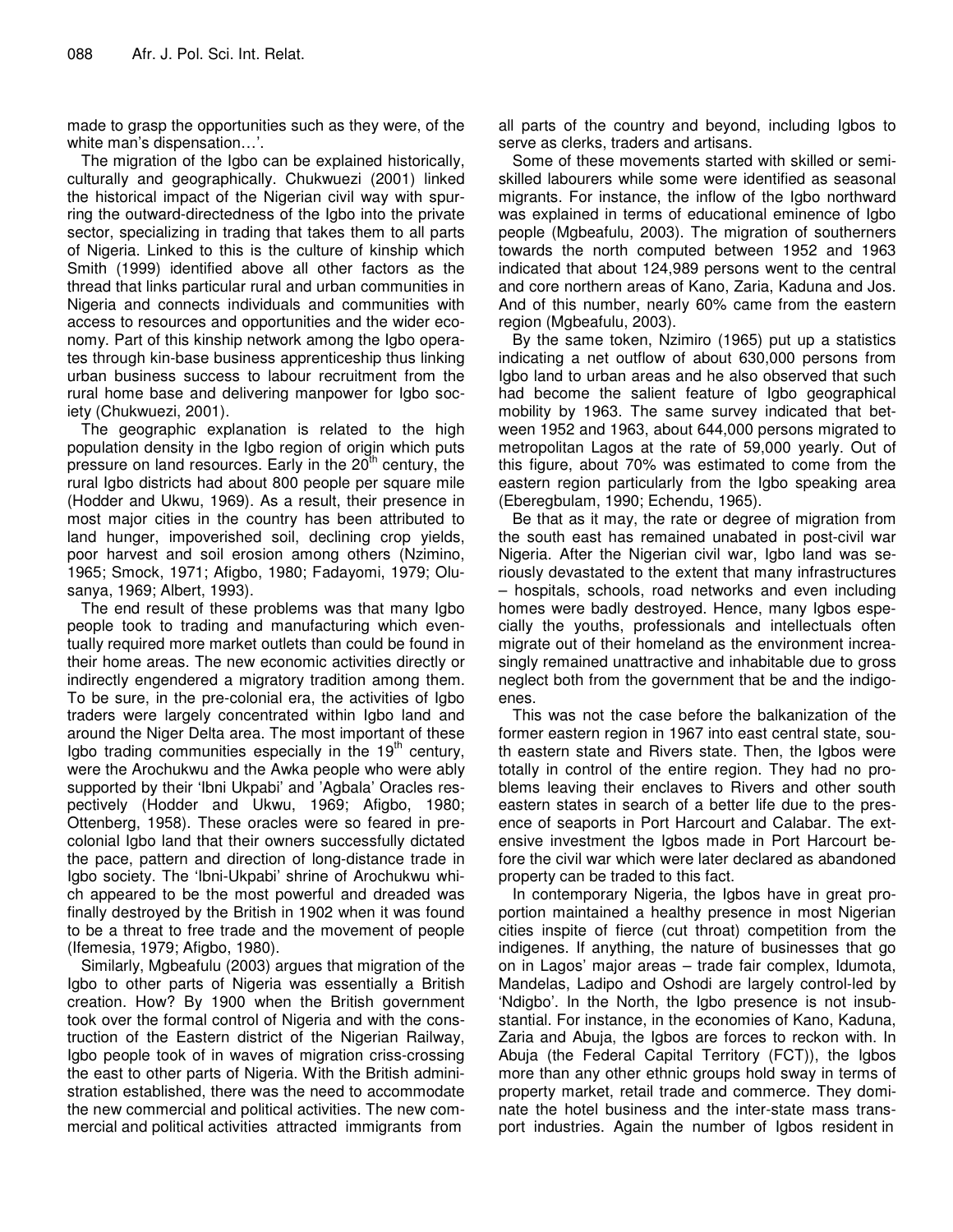parts of the world particularly in the United States cannot easily be quantified.

The seriousness of the desire for migration to these advanced countries by Igbos is often demonstrated by family willingness to sell land to raise funds to sponsor the migrant's journey. In the olden days, the community used to rally round to contribute substantial amount of money to send an individual abroad with the hope that such individual would come back to assist in the development of that community. As stated elsewhere, the perception of an economically buoyant Europe and North America fuels the desire to migrate to those countries. In addition, social factors, including similarity in education and language also impact on a migrant's choice of destination. Interestingly, when the migrants do not achieve their ambition in one area, they tend to move to other areas of interest legally or illegally.

#### **The need for in-ward looking**

There is this generally acceptable African saying: 'East, West home is best'. In other words to know where you are going, you need to also know where you are coming from. Socrates, the ideal of philosophers, stressing the import and essence of in-ward looking asserted thus: 'man, know thyself, the unexamined life is not worth living' (Solomon, 1985). The concept of in-ward looking emphasizes the imperative need for back to the land and the necessity for a viable and strong economic base in the home land.

While it is common knowledge that 'Ndigbo' are highly endowed and committed in the pursuit of their personal, professional, business and other individual enterprises, and while it is a universally accepted attribute of Ndigbo – both young and old to easily integrate and settle in any environment outside their home of origin, and while the Igbo man learns the culture and speaks the language of his host sometimes better than his host perhaps in order to enhance his entrepreneurship, there is still need for them to develop appropriate corporate culture, home base survival growth and development.

Unfavourable past events and experiences of the Igbo are enough indices to make Igbo professionals, technocrats, industrialists and academics to re-examine their development strategies. It could be recalled that during the 'pogrom' – the massive killing of the Igbo in the North and at the outbreak of the Nigerian civil war, many of them rushed back home from different parts of the country, empty handed and completely dispossessed. At that instance, millionaires became overnight paupers, people who were living in palaces, mansions and estates outside Igbo land came back begging for pen-houses and huts to lay their heads.

In a similar vein, in 1993, during the June 12 saga (Abiola exodus) many Igbos fled back home for safety probably because of an envisaged political crisis in the land. Regrettably, many of them especially those resident

in Lagos had their property and business looted before they got back. The worry is that the Igbo have consistently and unreservedly maintained the habit or culture of developing wherever they live, serving other people's local economies and creating wealth while their home is left unattended to.

The question, therefore, is, why do Igbos never have Igbo land in their economic planning as an investment zone? Why do they gloss over the fact that what they have at home, if well protected, is their more secure insurance? As some have argued, given Igbo's legendary traditional industrious nature, they quickly survived the harsh economic onslaught shortly after the civil war and by the mid 1970's set up cottage industries in the zone. But the dividends were 'impaired' by the import license policy of the federal government: which was favourable to the importation of foreign goods thereby killing the infant cottage industries established in the eastern zone. The rippled effects of this can still be felt hitherto (Igbokwe, 1995).

From another vantage point, economic experts may argue that people invest where they will reap adequate economic dividends and profit, where the economic environment is favourable and conducive; and where there are adequate infrastructures, energy, communication system, comparative advantage, the market and sufficient security. However, this paper's considered view is that since it is people or group of people with a vision and mission that provide such suitable environments, in other zones or regions, Igbo society is also endowed with people who can afford to create enabling environments for investments and development.

Essentially, the argument is not that Igbos should disinvest from where they are and come home nor that they should not conquer more markets, but rather the Igbo land should also be given due recognition as they plan their business and investment strategies. While it is possible that some parts of Nigeria may have better economic attractions vis-à-vis market and locations, the need to develop the region goes beyond the size of the profit margin. In other words, there is now a crying need to mobilize the talents, energies, contacts and resources of the over 70% of Igbo people living outside the geopolitical zone as well as those at home for the reversal of this continuing slide so that the region will be attractive in all its ramifications.

Studies show that some Igbo industrialists have established factories all over the country and even beyond. Unfortunately, most of these establishments are privately owned companies that are not open to the public for investment and more importantly, some are situated outside Igbo land thereby denying their kinsmen employment into these industries and infrastructural development in their areas. Studies also show that most of the manpower needed for these industries can easily be sourced in Igbo land but their owners often prefer to site their industries in areas outside Igbo land (Uwalaka, 2003; Chukwumezie,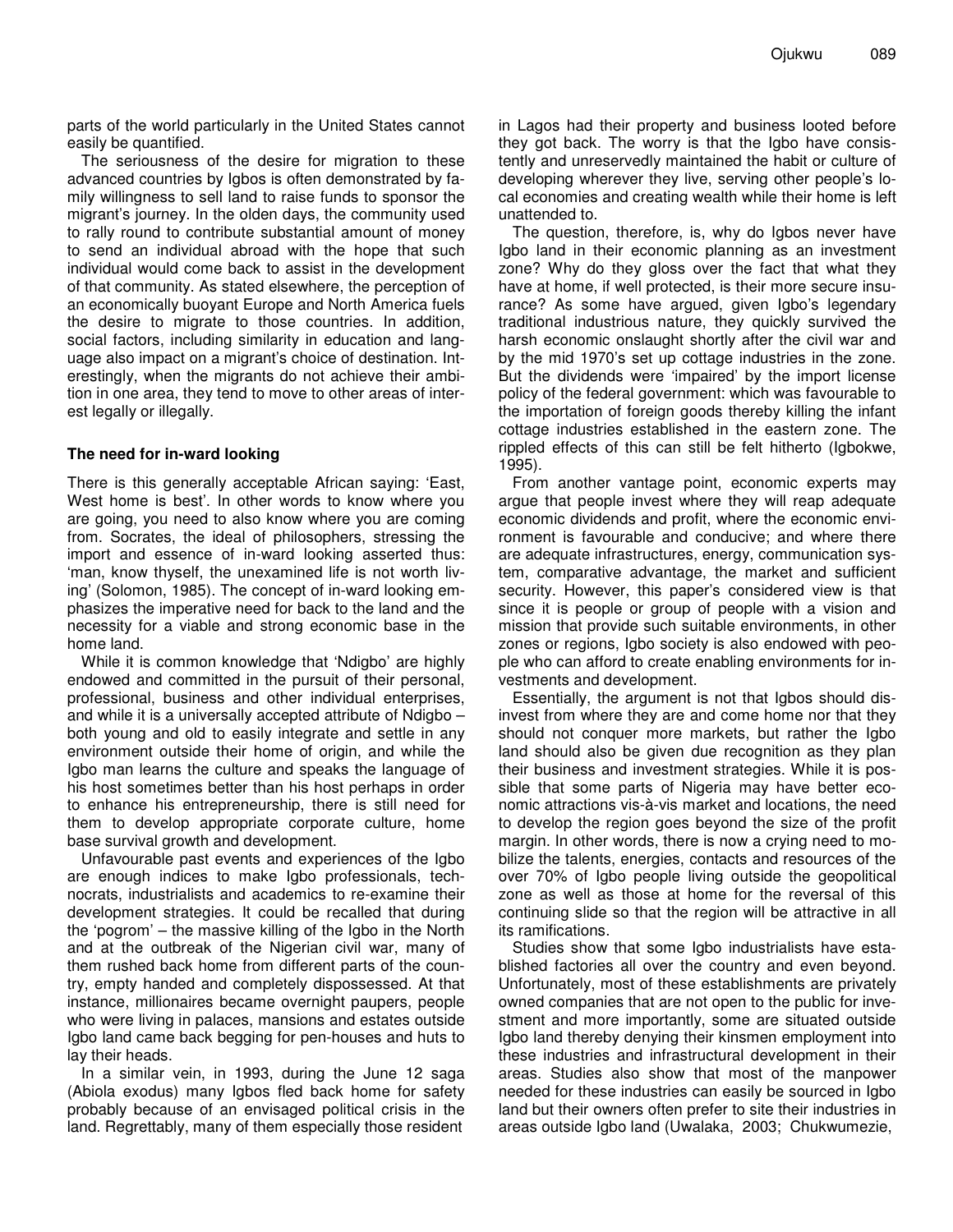#### 2003).

What is more, the youth who finish their education in the region are always in a hurry to leave for other regions because the homeland cannot provide the essential things that make life comfortable, such as employment opportunities and centres of attractions. The question therefore is what should be done to ameliorate this deplorable condition? First and foremost, there is need for what Green Nwankwo termed Igbo Mental Adjustment Programme (IMAP).

IMAP emphasizes that Ndigbo should have a mental re-orientation from 'I' syndrome to 'we' syndrome. In other words, they should reinvent the pre-civil war Igbo spirit and values – that of collective responsibility and 'group think' particularly in relation to communal development. In this case, the application of the Igbo concept of 'Ako-na-Uche' (sense of reasoning) will come into play. This simply means the application of reason, judgment, wisdom and common sense in all matters and in all situations so as to secure the best and the desired results (Irukwu, 2007).

The Igbo in Diaspora can inspire the desired change as it takes a few good and committed individuals to produce a positive change for millions of people. Change is driven by ideology. By that it is meant the prescription of an ideal to be attained in the future supported by strategies and policies on how to achieve these goals.

It is perhaps, in the light of the foregoing that an organization called, League of Anambra Professionals (LAP) was established. LAP undertakes its developmental initiatives through the Anambra Foundation (AF). The Anambra Foundation is the development intervention agency. It provides the institutional framework for all Anambra men and women to be full time partners in developing Anambra state in all areas of human endeavour. In a related manner, the major mission and objective of LAP is to build a strong organisation to support multi-sectoral development in the state such as the development of subsidiary institutions with defined operational focus (www.lapworldwide.org).

## **Conclusion**

There is no gainsaying the fact that the whole issue of globalization cum migration is topical and a challenging one in contemporary times particularly as one begets the other. While both concepts can be a chance, notably by fostering development and increasing intercultural relationships, it is becoming increasingly clear that the high rate of migration going on in most African states is disturbing particularly in the southeast geopolitical zone of Nigeria. For one, it has made the Igbos to continue to recall the negative effects of the Nigerian civil war since it was consequent upon that the rate of migration in Igbo society is in geometrical progression. This demographic distortion has grossly affected the development and economic transformation of the region which globalization is meant to preach.

To reverse the situation of the development inertia, the Igbos must take some bold and urgent steps at all levels, in mobilizing and harnessing the enormous creative and productive energy of the Nigerian and Igbo people to social and economic development. As Onwuejeogwu puts it: "my forecast is that Igbo speaking people are mobilizing their forces and energy in Igbo land towards a scientific revolution characterized by inventions and innovations in different fields of human endeavour that will enable Nigeria plunge into a new era of industrialization" (Uwalaka, 2003).

#### **REFERENCES**

- Achebe C (1983). The Trouble with Nigeria. Enugu: Fourth Dimension Publishing Co. Ltd.
- Adepoju A (1974). Migration and socio-economic links between urban migrants and their home communities in Nigeria. Africa 44.
- Ado NO (1972). Differential rural migration in Ghana: Spatial, demographic and economic dimensions. Paper presented at the 11<sup>th</sup> International Seminar on Modern migration in West Africa, IDEP, Dakar.
- Afigbo AE (1980). Economic Foundation of Colonial Igbo Society, in I. A Akinjogbin, SO Osaba (eds) Topics on Nigerian Economic and Social History, Ile Ife, Nigeria: University of Ife Press.
- Afigbo AE (1980). 'Igboland Before 1800', in Obaro Ikime (ed.) Groundwork of Nigerian History. Ibadan: Heinemann Educational Book Nigeria Limited.
- Ake C (1995). "The New World order" The view from Africa', in Hans-Henrik Holm and George Sorensen (eds) whose world order: Uneven Globalization and the End of the cold war. London: Westview Press.
- Albert IO (1993). Inter-ethnic relations in a Nigerian city: A Historical perspective of the Hausa-Igbo conflict in Kano 1953-1991. Ibadan: French Institute for Research in Africa Occasional Publication, p. 2.
- Amin S (ed) (1974) Introduction. In modern migrations in western Africa. Oxford University Press for IAI Glasgow.
- Black R, Savina A, Shannon M, Radha R (2004). Migration and propoor policy in West Africa. Working Paper C8, University of Sussex.
- Caldwell JC (1969). African rural-urban migration: The movement to Ghana's towns. Canberra: Australian National University Press.
- Carling J (2005). Trafficking in women from Nigeria to Europe: migration information retrieved from
- http://www.migrationinformation.org/Feature/display.cfm?id=318. Chukwuezi (2001). 'Through Thick and Thin: Igbo rural-urban, circularity, identity and investment'. J. Contemp. Afr. Stud. 19: 1.
- Chuwumezie N (2003). Igbo: The people, power and politics. Onitsha, Nigeria: Vitonia Press.
- Cohen B (ed) (1995). The Cambridge Survey of World migration. UK: Cambridge University Press.
- Cohen R (ed) (1996a). Sociology of migration. Cheltenham: Edward Elgar Publishing Limited.
- Cohen R (ed) (1996b). Theories of migration. Cheltenham: Edward Elgar Publishing Limited.
- Crisp J (1999). 'Policy challenges of the new diasporas: migrant network and their impact on asylum flows and regimes': New issues in Refugee Research. Working Paper retrieved from http://www.jha.sps.com.ac.uk/c. p. 7.
- Ebereagbulam NJ (1990). The Igbo of Nigeria: Anient Rites, Changes and Survival. New Yorki: Lewiston Mellan Press.
- Ehindero Sola, Obafemi A, Patience I (2006). Baseline study on forced Labour and Human Trafficking in Kwara, Kano, Cross Rivers and Lagos State in Nigeria.
- Fadayomi TTO (1979). Rural out-migration in Nigeria: Its determinants and policy implications. J. Rural Econ. Dev. 12: p. 2.
- Giddens A (1990). The consequences of modernity. Stanford: Stanford University Press.
- Giddens  $A(2001)$ . Sociology ( $4<sup>th</sup>$  edition) London: Polity Press.
- Harvey D (1989). The condition of post-modernity. Oxford, UK: